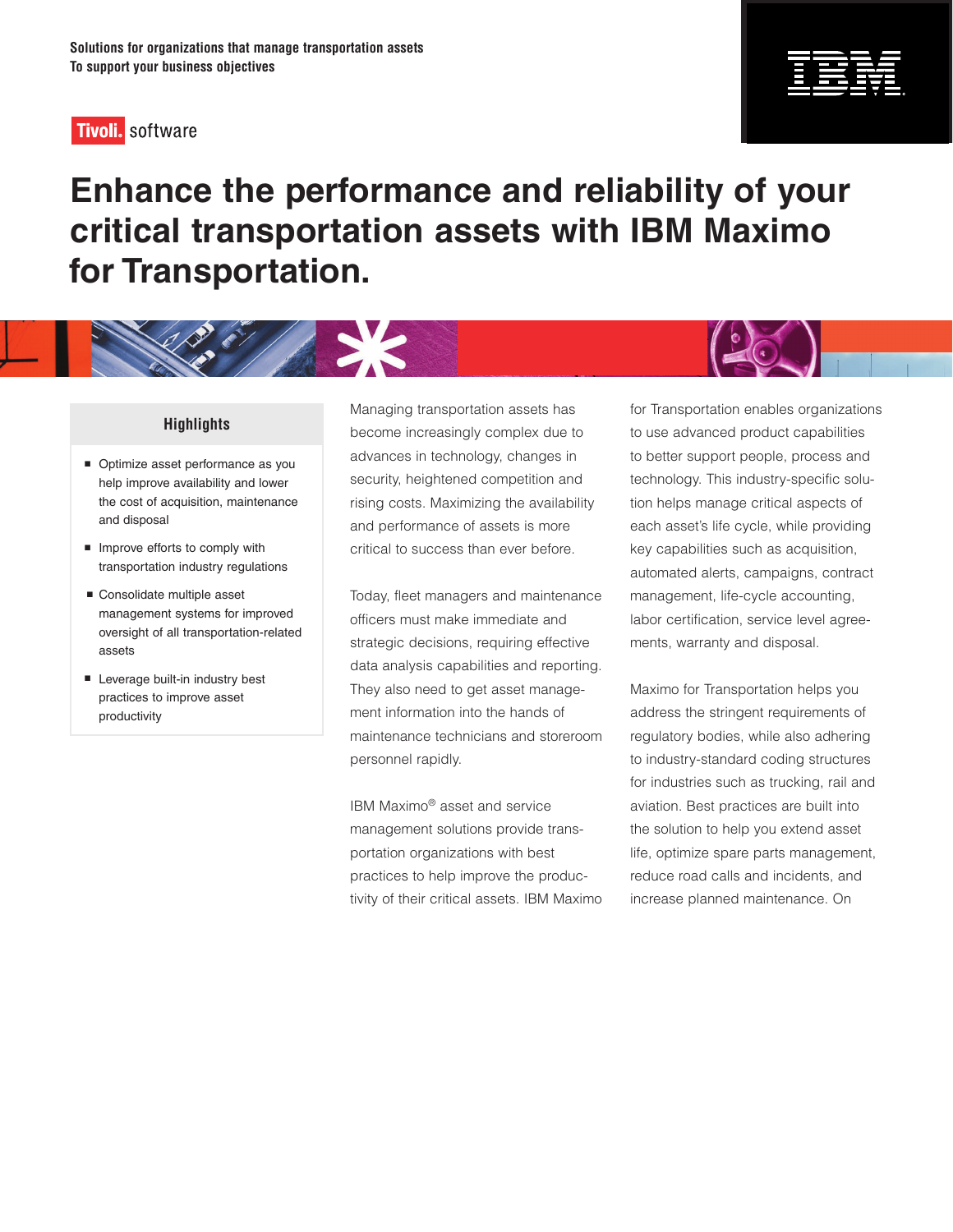the ground, in the air or on the water, Maximo for Transportation is designed to help you fulfill your business needs.

#### **Manage every asset with a single approach**

Maximo software solutions and best practices have been used for more than 20 years by many organizations to track, manage and maintain their business-critical assets. With Maximo for Transportation, senior management can manage asset performance from a holistic perspective — which can help reduce costs — facilitate and automate common processes, and respond to tough challenges, including the following:

- Gaining greater visibility and better control of assets
- Achieving higher levels of asset performance through increased availability and reliability
- • Improving accountability and utilization
- Facilitating regulatory compliance efforts
- Standardizing business processes
- Increasing business system consolidation
- Addressing complex supply chain demands
- Standardizing and sharing data
- Driving performance levels of service providers

Using Maximo for Transportation, organizations are better able to track and manage assets and their performance



levels critical to the overall performance of the organization. This includes:

- • *Moving assets*, such as cars, trucks, buses, trains, vessels and aircraft.
- *Fixed assets*, including buildings, maintenance facilities and stations.
- • *Linear assets*, such as railways and roadways.
- *IT assets*, ranging from mobile devices to servers.

Additionally, the enhanced capabilities of Maximo for Transportation help users implement a service-centric business

model that takes advantage of the IBM Service Management approach. This business model encourages partnerships between the maintenance organization and its internal customers. It broadly supports third-party service providers by tracking relevant activities and monitoring asset and service performance to agreed service levels.

Maximo for Transportation allows senior and operational management to view asset-related information and manage asset performance from a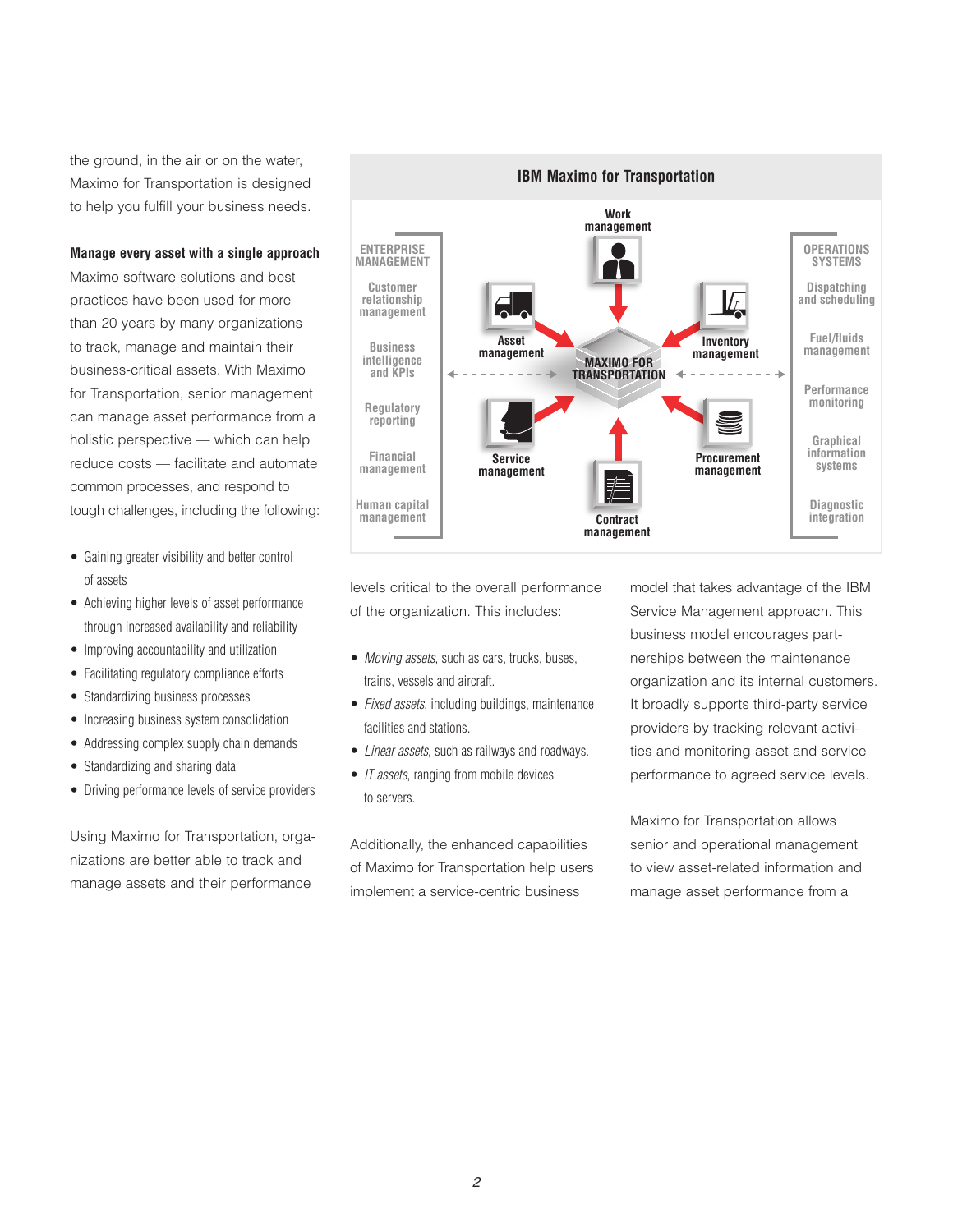single repository. When operational and maintenance managers control critical assets more closely, they help optimize:

- Uptime of critical revenue-generating assets.
- Costs of acquiring, maintaining and even disposing of assets.
- Shareholder value.

Consisting of six key management disciplines, Maximo for Transportation integrates with most business systems, helping users work in ways they are comfortable and productive.

#### **Utilize rich functionality to drive competitive advantage**

Maximo for Transportation offers rich functionality to help optimize your core transportation assets. Key features include:

- • **Automated alerts,** to notify technicians that outstanding work is due on an asset, a preventive maintenance work order is due or a vehicle's warranty period is about to expire.
- **Campaign management, which helps you** manage recall notices, engineering changes or service bulletins for a group of assets.
- **Driver logs,** to record problems identified by drivers and provide follow-up.
- • **Fuel records and tank monitoring,** to record fuel consumption, track consumption versus meter readings and provide statistical data.
- **Industry code support, which helps you** more consistently report information such as failures and repairs, and provides details to help you make industry comparisons.
- • **Labor certifications,** to assign appropriately certified technicians to complete work orders and to help manage the recertification process.
- • **Meter history and adjustments,** to record out-of-sequence meter readings, make meter adjustments to previous readings and track a component's meter history — even when it is moved from one parent asset to another.
- **Position codes,** to uniquely identify and track position-based parts for usage and warranty such as tires, brakes or headlights — without a serial number.
- • **Transportation reports and key performance indicators (KPIs),** which can help you analyze trends and optimize productivity.
- • **Vehicle data and specifications,** to provide key asset information that is configurable by asset type, such as repair location, meter input on work order or fuel type.
- • **Warranty management and recovery,** which can make it simpler for you to track and manage individual warranty periods so that you can manage credit, replacement parts and discounts for appropriate items.

#### **Rely on a solution that can adapt to your organization**

No matter the size of your organization or the number of your sites, Maximo for Transportation helps you manage your unique business processes relating

to asset and service management with agility.

Built entirely on a Java™ 2 Enterprise Edition (J2EE™) component–based Internet architecture, Maximo for Transportation integrates more easily into most existing business systems. Its service oriented architecture (SOA) is truly open to better enable integration with enterprise resource planning (ERP), customer relationship management (CRM), performance monitoring, supply chain management (SCM) and many more applications. This exceptional level of flexibility helps you configure Maximo for Transportation around your key business requirements.

Additionally, the flexibility of the underlying technologies within Maximo for Transportation makes it easier to tailor without programming, allowing you to work the way you want to work and not be limited or constrained by the solution's capabilities. Its SOA also helps streamline the upgrading process, so you can avoid being locked in from one application release to another.

#### **Leverage the IBM commitment to the transportation industry**

IBM is committed to supporting the transportation industry in its realization of operational excellence. The company